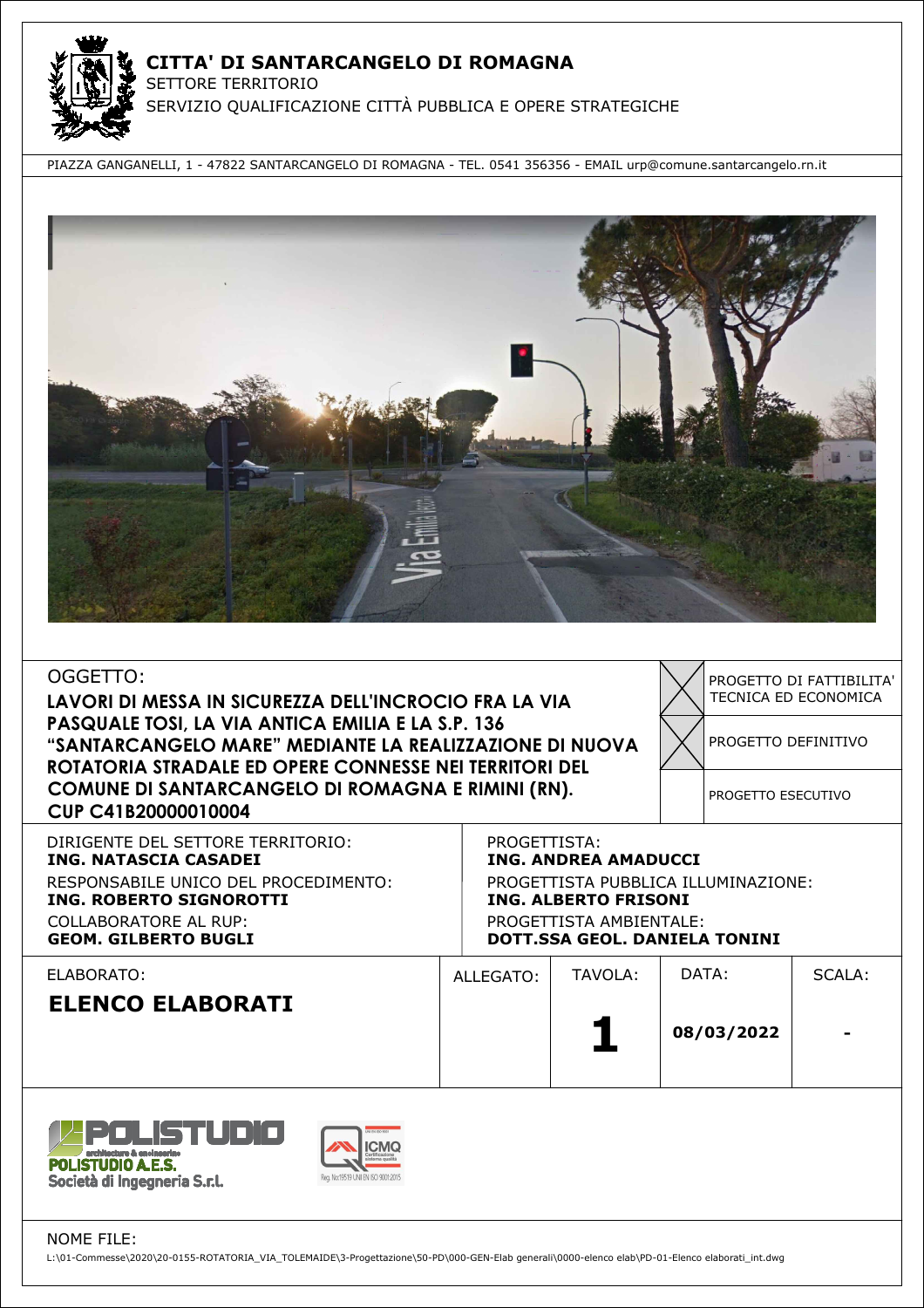

Rif. commessa: 20-0155

## **ELENCO ELABORATI PROGETTO FATTIBILITÀ TECNICO ECONOMICA - DEFINITIVO**

| 01 - ELENCO ELABORATI   |                                                                                                   | Rev. 2 |
|-------------------------|---------------------------------------------------------------------------------------------------|--------|
|                         | 02 - RELAZIONE GENERALE                                                                           | Rev. 2 |
|                         | 03 - RELAZIONE GEOLOGICA                                                                          | Rev. 0 |
|                         | 04 - CARATTERIZZAZIONE AMBIENTALE TERRE E ROCCE DI SCAVO                                          | Rev. 0 |
|                         | 05 - RELAZIONE ARCHEOLOGICA                                                                       | Rev. 0 |
|                         | 06 - RELAZIONE IDRAULICA                                                                          | Rev. 1 |
|                         | 07 - INQUADRAMENTO TERRITORIALE                                                                   | Rev. 0 |
|                         | 08 - PLANIMETRIA CATASTALE                                                                        | Rev. 0 |
|                         | 09 - RILIEVO PLANOALTIMETRICO                                                                     | Rev. 0 |
|                         | 10 - PLANIMETRIA DI PROGETTO                                                                      | Rev. 0 |
|                         | 11 - SOVRAPPOSIZIONE COMPARATIVA                                                                  | Rev. 0 |
|                         | 12 - VERIFICHE DEVIAZIONE DELLE TRAIETTORIE E VISIBILITA'                                         | Rev. 0 |
|                         | 13 - SEZIONI STRADALI TIPO                                                                        | Rev. 0 |
| <b>14 - SEGNALETICA</b> |                                                                                                   | Rev. 0 |
|                         | 15 - RETE DI FOGNATURA NERA (a carico di Hera S.p.A.)                                             | Rev. 1 |
|                         | <b>16 - RETE DI FOGNATURA NERA – PARTICOLARI</b>                                                  | Rev. 0 |
|                         | <b>17 - RETE DI FOGNATURA BIANCA</b>                                                              | Rev. 1 |
|                         | 18 - SCOLO CONSORZIALE BRANCONA - Stato di fatto                                                  | Rev. 0 |
|                         | 19 - SCOLO CONSORZIALE BRANCONA - Stato di progetto                                               | Rev. 1 |
|                         | 20 - SCHEMI DI ATTRAVERSAMENTI E PARALLELISMI                                                     | Rev. 1 |
|                         | 21 - RETE PUBBLICA ILLUMINAZIONE                                                                  | Rev. 1 |
| 22 - RETE FIBRA OTTICA  |                                                                                                   | Rev. 0 |
|                         | 23 - PLANIMETRIA INTERFERENZE                                                                     | Rev. 2 |
|                         | 24 - CALCOLI PRELIMINARI DEGLI IMPIANTI ELETTRICI                                                 | Rev. 0 |
|                         | 25 - DISCIPLINARE DESCRITTIVO E PRESTAZIONALE DEGLI ELEMENTI Rev. 0                               |        |
| <b>TECNICI</b>          |                                                                                                   |        |
| 26 - CRONOPROGRAMMA     |                                                                                                   | Rev. 0 |
|                         | 27 - PIANO PARTICELLARE DI ESPROPRIO                                                              | Rev. 1 |
|                         | POLISTUDIO A.E.S.   Via Tortona 10 · 47838 Riccione (RN)   Viale Tunisia 50   info@polistudio.net |        |

Società iscritta nella sezione ordinaria del Registro delle Imprese di Rimini al n. 03452840402 · Capitale sociale € 64.802,00 interamente versato. Reg. No:19519 UNI EN ISO 90012015

20124 Milano (MI)

www.polistudio.net

C.F. e P.IVA 03452840402

**ICMQ** 

tel. +39 0541 485300 ·

Società di Ingegneria S.r.l.